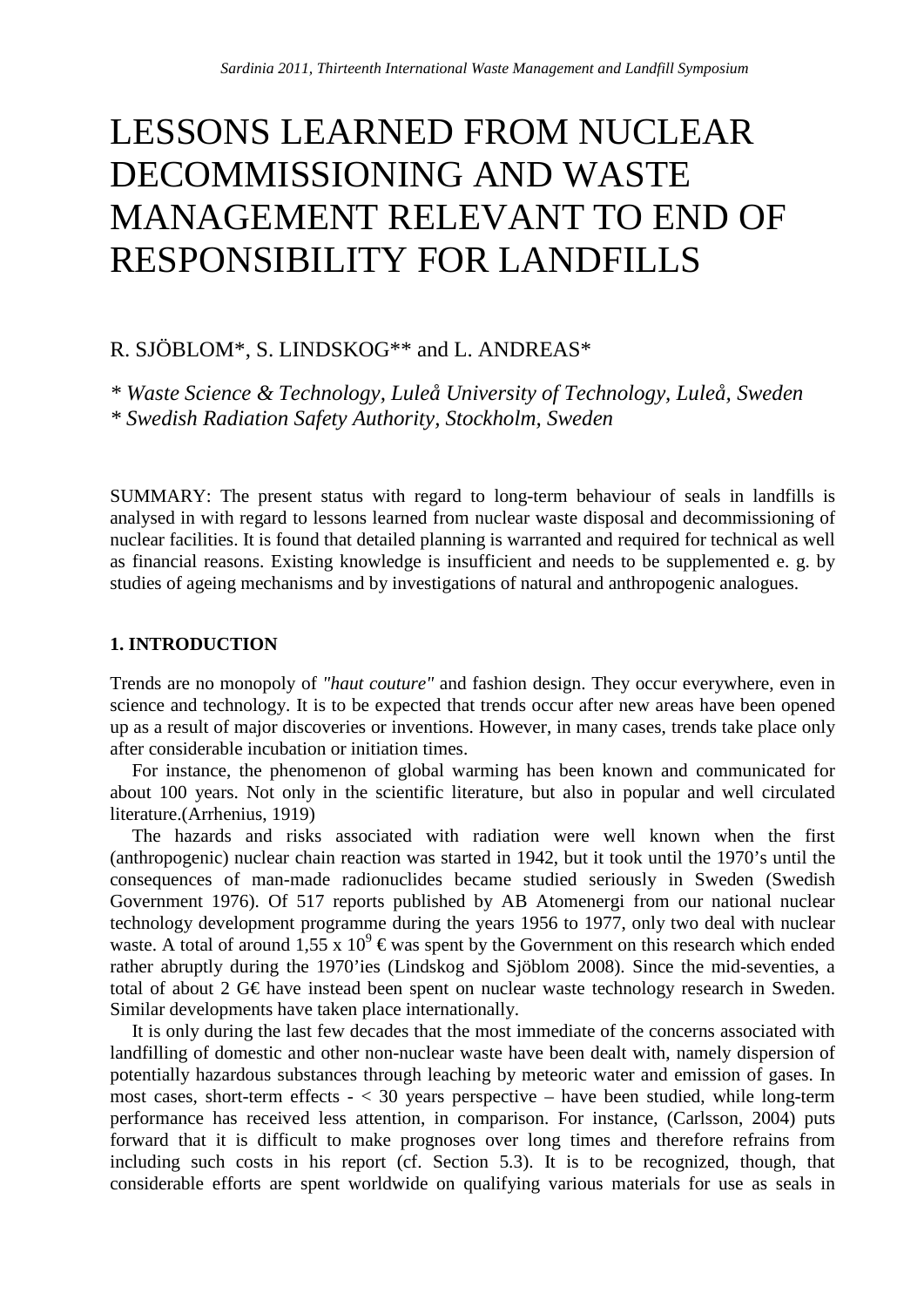covers of landfills, see e.g. (Brännvall, 2010).

The Swedish Environmental Code, Chapter 2, requires amongst other things the following:

- Sufficient knowledge
- Compliance with the Polluter Pays Principle (PPP)
- Use of Best Available Technology (BAT)

The requirement on sufficient knowledge may imply that BAT is not sufficient, in which case new knowledge and / or technology will have to be found and developed.

These requirements are general and apply to landfills after closure as well. Thus, it is assumed in the present paper that the PPP should be interpreted to imply that the health and environment of future generations should be protected to the same level as that which applies to us who live today. Consequently, costs for remedial actions can be neglected - as in (Carlsson, 2004) - only if it can reasonably be shown that that the cover of a landfill will maintain its intended function for as long as it is needed.

In a so-called "general advice" accompanying an ordinance (Swedish Environmental Protection Agency 2004), our EPA states that a landfill for non-hazardous waste must maintain its intended function for several hundred years, and a landfill for hazardous waste for thousands of years.

Another indication can be found by comparing the concentrations allowed in non-hazardous waste with the maximum leaching allowed in the acceptance criteria for disposal at a landfill for non-hazardous waste. This leads to the numerical result that a landfill in which e. g. ash from incineration has been deposited to a thickness of 10 meters might need to be designed to maintain its integrity for more than one million years. In the case of Sweden, such a time is hypothetical since the next glaciation is expected to take place in less than  $10<sup>5</sup>$  years.

## **2. OBJECTIVES AND SCOPE**

The objectives and scope of the present paper are as follows

- To briefly summarize for a few types of seals for landfill covers the potential for functioning as intended in the long term.
- To share some lessons learned from the areas of nuclear waste management and the decommissioning of nuclear facilities
- To make a brief comparison with lessons learned from landfilling and contaminated soils
- To analyse the implications of the combined requirements on knowledge, BAT and PPP for seals in covers of landfills.

## **3. LANDFILLING**

The landfill directive (European Union, 1999) and its implementations in various national legislations imposes limits regarding the maximum flow of water through a landfill (in terms of mass flow density), and the concentration of potential pollutants in such water. The limit on flow applies after a landfill has been covered, and the limits on leaching constitute acceptance criteria for the waste.

The long-term behaviour of such systems is dependent on the prerequisites for the leaching, including whether the potential pollutants are sorbed on the surface or occur throughout the bulk of the material. Of great importance is also whether the material is entirely stable in contact with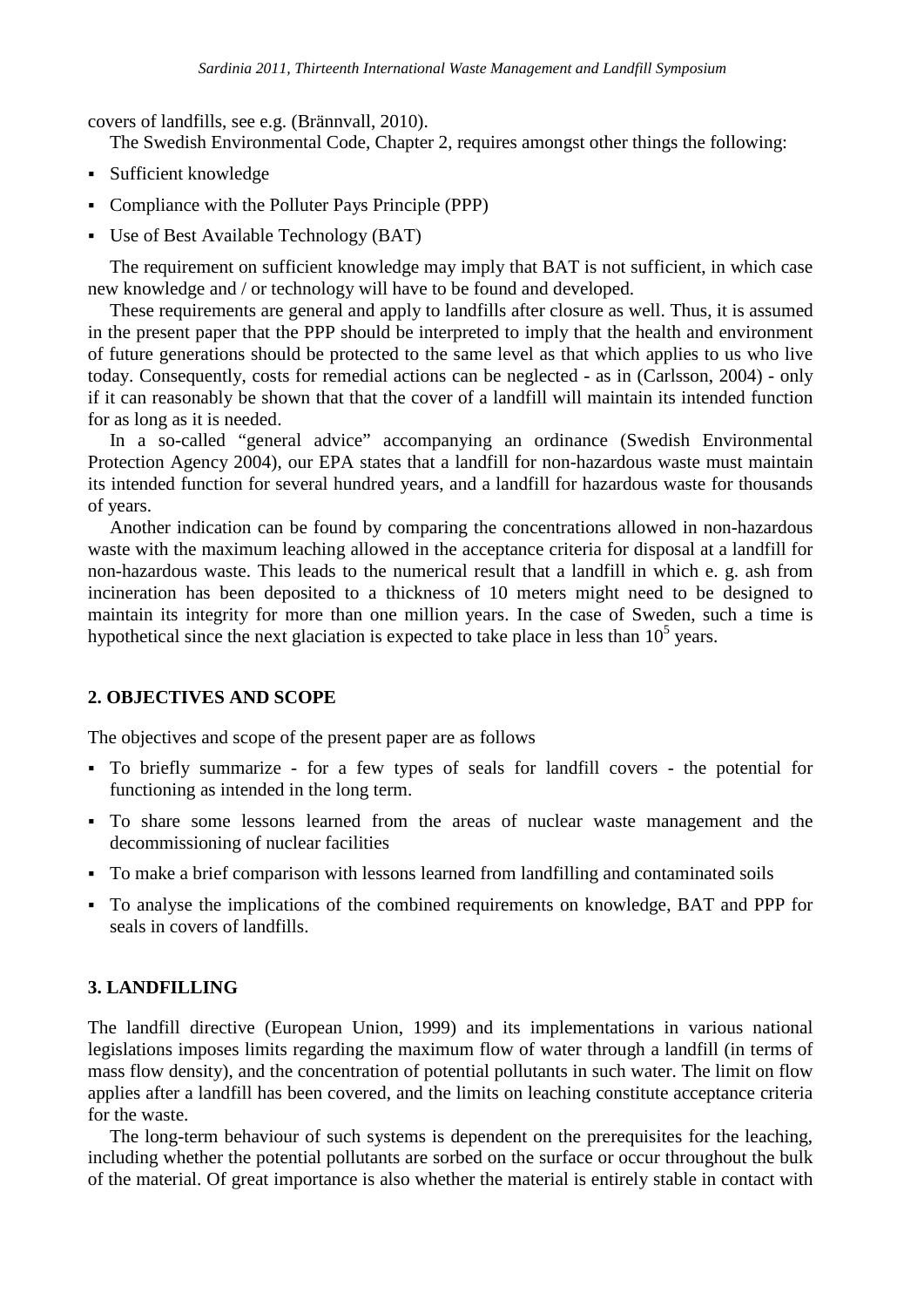water or not. Material sorbed on the surface may release out in a moderately long time, and may thus not require that the cover of a landfill be stable over a very long time.

Material undergoing ageing phenomena (diagenesis) may change its properties substantially over time. In fly ash, for instance, such changes occur over short as well as long times, and have, in most cases, a profound influence on the leaching (Sjöblom 2011, Brännvall 2010). The anticipated long-term behaviour of the seal in the cover depends on the character of the seal itself as well as on possible reactions between the seal and the surrounding materials, including the waste. It is not trivial to select the sealing material that best corresponds to the requirements of best available technology.

- Geomembranes are made of e. g. polyethylene or polyvinyl chloride. Presence of antioxidants is frequently important for their stability, and the rate of deterioration may increase considerably when the antioxidants have become consumed. Stress corrosion is also an issue as well as brittle behaviour for low loads over long times. Geomembranes have been used for only a few decades and natural analogues are not available.
- Geo clay liners are made of two sheets of synthetic fabric with bentonite clay in-between. The two sheets are joined by either needle punching or stitching. The bentonite clay contains the mineral montmorillonite (sodium rich type) which swells strongly on contact with water, thus forming an efficient seal. The long term shear strength depends on the ageing properties of the polymer material joining the two sheets. Bentonite itself is sensitive to chemicals, including salt. The installations are usually sensitive to differential settlements of the underlying waste. Natural analogues exist for the bentonite clay, see e. g. (Brundin et al 2001, Meer 2007).
- Natural clays can provide a considerable chemical buffer capacity, but have in most cases a much higher hydraulic conductivity as compared to bentonite, Natural clays can show variations in properties. The sources for suitable clays are quite rare in Sweden.
- Ashes from combustion of wood based fuels are recycled materials that may be compared with natural clays in terms of chemical buffer capacity and hydraulic conductivity. Natural and anthropogenic cements constitute analogues. Details can be found in (Sjöblom and Tham 2009). It might be added that no literature has been found on the influence of salt in a landfill seal, but general literature on soil suggests that the hydraulic conductivity might increase if the salt is lost.
- Mixtures of ashes and activated sewage sludge constitute recycled materials and may form tight seals in the short term. However, claims of long-term stability have been repudiated based on anthropogenic and natural analogues (Sjöblom and Tham 2009).
- It is not trivial to select the sealing material that best corresponds to the requirements of best available technology.

## **4. LESSONS LEARNED FROM NUCLEAR WASTE MANAGEMENT AND DECOMMISSIONING**

## **4.1 Nuclear waste management**

Before 1972, Swedish short-lived radioactive waste was disposed of by sea dumping. Our first nuclear reactor of modern design was started during the same year. Consequently, nuclear waste volumes in interim stores increased until a final repository for short-lived waste was taken into operation in 1988. It comprises cavities in crystalline rock, and was the first of its kind.

In March 2011 - after 25 years of intensive research (cf. Section 1) - the Swedish Nuclear Fuel and Waste Management Company (SKB) submitted an application to the Swedish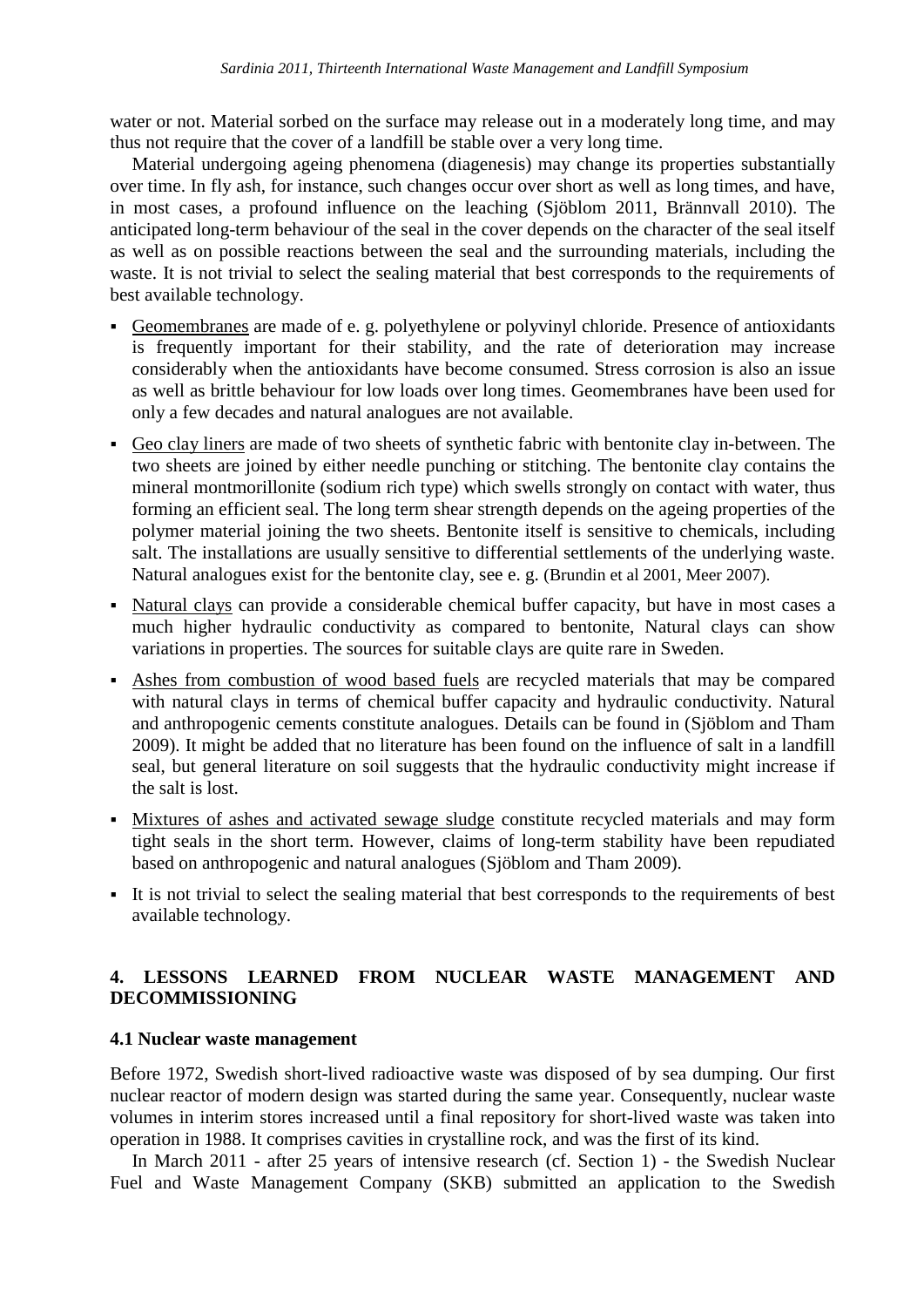Radiation Safety Authority (SSM) to construct a repository for the spent nuclear fuel.

The time and efforts required for the underlying research have probably exceeded the expectations of most people, and in the end, one has to assess whether the remaining uncertainties can be tolerated in view of the costs as well as the need to implement a solution. Essential features in this regard include that the technical barriers – copper and bentonite clay – as well as the natural barrier – crystalline rock – all have natural analogues (including native copper). In addition, copper has anthropogenic analogues.

The plans for disposal of other long-lived waste are considerably less detailed.

Internationally, no country has yet commissioned a repository for spent nuclear fuel or highlevel waste from reprocessing of such fuel. Reprocessing implies that the fuel is dissolved and the fission products separated. The latter solution is then evaporated, calcined and vitrified to a borosilicate glass which has natural as well as anthropogenic analogues (Sjöblom et al 2011).

#### **4.2 Decommissioning of nuclear facilities**

It has been known since the nuclear facilities were erected that they were to be decommissioned at substantial cost due to contamination by radionuclides. However, it is only relatively recently that decommissioning has become an integral part of the planning prerequisites for new nuclear facilities.

Radiological data feasible for the operation of a facility has often been used also for the planning for decommissioning - for which purpose it is usually inadequate. Actually, it has been found that detailed planning is imperative, and that radiological surveying, selection of techniques for decommissioning and identification of potential cost raisers warrant careful attention.

Moreover, it has been observed repeatedly that special attention is warranted for cases where there is a difference in time between the operation of a facility and the subsequent fulfilment of the environmental liabilities. Careful planning - already at an early stage - is necessary in such cases in order for the costs to be reasonably accurately estimated. This is a very treacherous aspect since the timing of the planning may well be dictated by financial prerequisites rather than by technical issues.

It is therefore crucial that the design prerequisites and requirements be well known before the waste is being deposited so that it can be appropriately sorted, treated and perhaps also packaged. If not, it might become necessary to go into waste archaeology, in which case our clear experience is that it is usually much easier to do it all correctly from the beginning, see e. g. (Lindskog and Sjöblom 2008 and 2009)

#### **4.2 Brief comparison with landfilling and contaminated soil**

No reports have been found on remediation of landfill covers constructed in accordance with modern regulation in Sweden. This is to be expected since all such installations are quite new.

The Swedish EPA is responsible for the financing of remediations that refer to industrial activities that have taken place before the year 1969. There are many such sites and around 50 M€ are paid out each year. No comprehensive reporting has been found on the relation between estimated costs and incurred costs in these projects, and this experience is shared with the Swedish National Audit Office, see (Riksrevisionen 2011).

International data is available, however, and (Fogleman 2005), see Chapter 15, informs that in 1979, US EPA estimated that remediation of sites posing a significant risk to health and environment would cost around 6 billion US \$. Today, according to the same source, some estimates exceed 1 trillion  $(1*10^{12})$  US \$.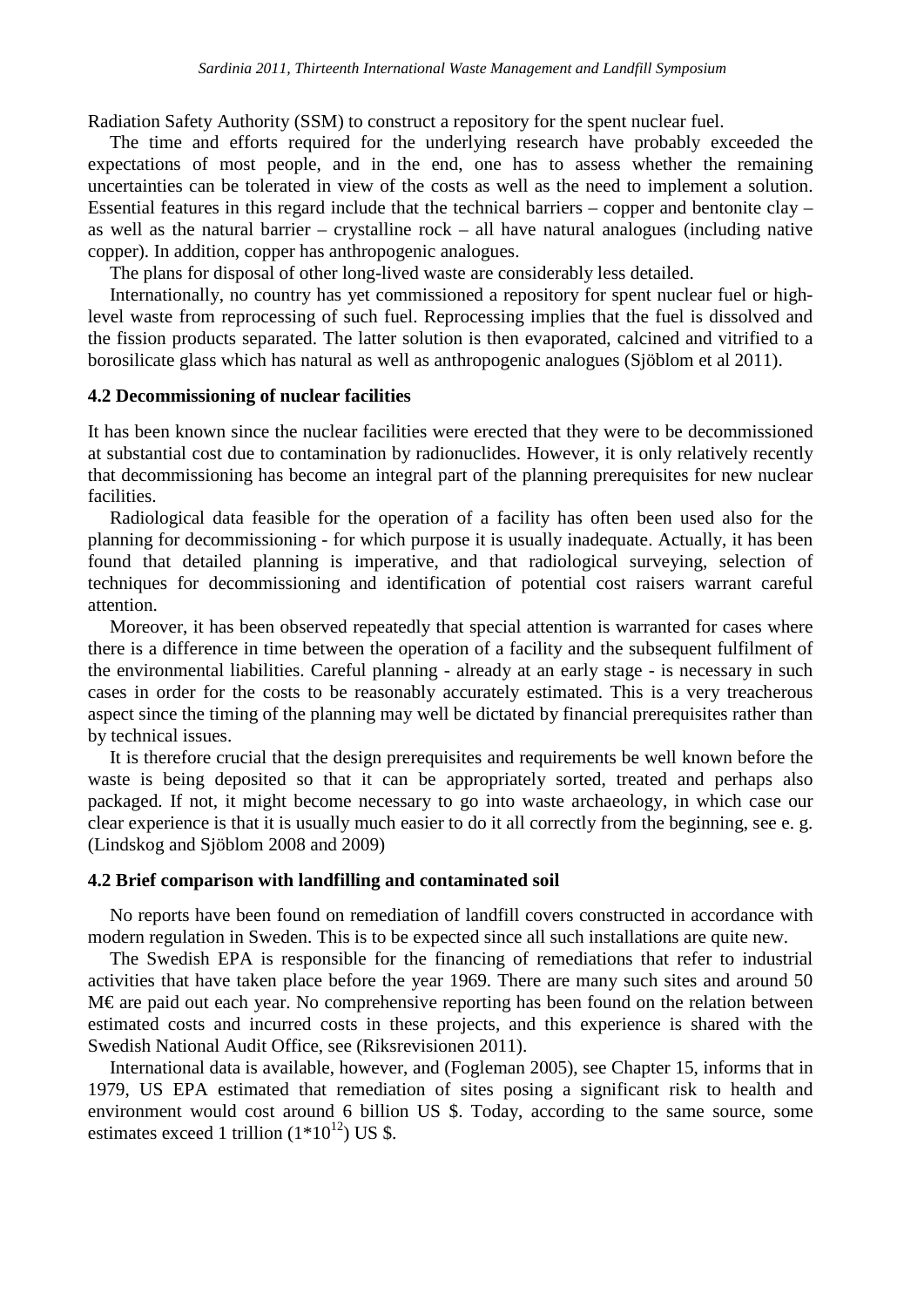#### **5. ANALYSIS AND DISCUSSION**

#### **5.1 Prediction of long-term behaviour**

It is important that the challenges for long-term predictions be fully recognized. Common misconceptions in this regard include the following:

- At thermal equilibrium, all elements appear as a major element in one phase or another
- Thermal equilibrium can be achieved in practice
- Reaction rates can be estimated from the energies determined in the calculations
- Rates determined experimentally can be extrapolated to long times

These statements are far from universally true.

For instance, in oxide systems, minor elements do not usually form phases of their own, but are instead included in the phases formed by the major elements in the form of solid solution. Such "dilution" of minor elements is strongly favoured by the gain in entropy which strongly influences the Gibbs free energy.(Sjöblom 2009)

Thermal equilibrium is rarely achieved in real systems in conjunction with precipitation and dissolution, e. g. during diagenesis. One reason for this is that such phenomena are often incongruent.

Although there are co-variations between bonding energies and rates of reactions for similar cases, there exists no general correlation. For example, the activation barrier to forming and breaking of hydrogen bonds in monomethylammonium chloride changes from about 32 to 4 kJ/mole in a phase transition while the strength of the bonding - as evidenced by infrared data remains approximately the same. (Sjöblom 1975)

Rates of reactions are frequently assumed to follow an Arrhenius' type of relationship. This presupposes amongst other things that the reaction in question depends on only one mechanism. The mechanisms can be widely different for different ranges of parameters. Consequently, in order for extrapolation outside the range of parameters studied to be justified, one must be able to show that the mechanisms involved are the same. Moreover, some phenomena, e. g. stress corrosion and ageing in the presence of inhibitors, are associated with incubation or initiation times during which not much appears to happen, but after which catastrophic break downs may take place.

Proof regarding long-term behaviour might, in principle, be achieved by detailed studies of mechanisms together with e g *ab initio* theoretical calculations, but for real systems, such as for long-term performance of a landfill, this is not possible or practicable.

What remains is the possibility to use natural and anthropogenic analogues which have been about for the duration of time in question. It is desirable that there exists a number of analogues that ideally span the space of parameters for the cases in question. Such analogues can be expected to unveil phenomena that evidence themselves only after a long time, and also provide a basis for estimates on the kinetics involved.

#### **5.2 End of license versus end of responsibilities**

Legislation in Sweden states that environmental liability is a collective responsibility. The Government thus is free to sue anyone involved (e. g. owner or operator) for all or part of the liability. It might therefore be tempting to draw the conclusion that there is little need for early financial planning since finance is assured.

However, a glance at the list of enterprises on the stock market today and a couple of decades ago indicates clearly that there is a definite eventuality that there might not be anyone around to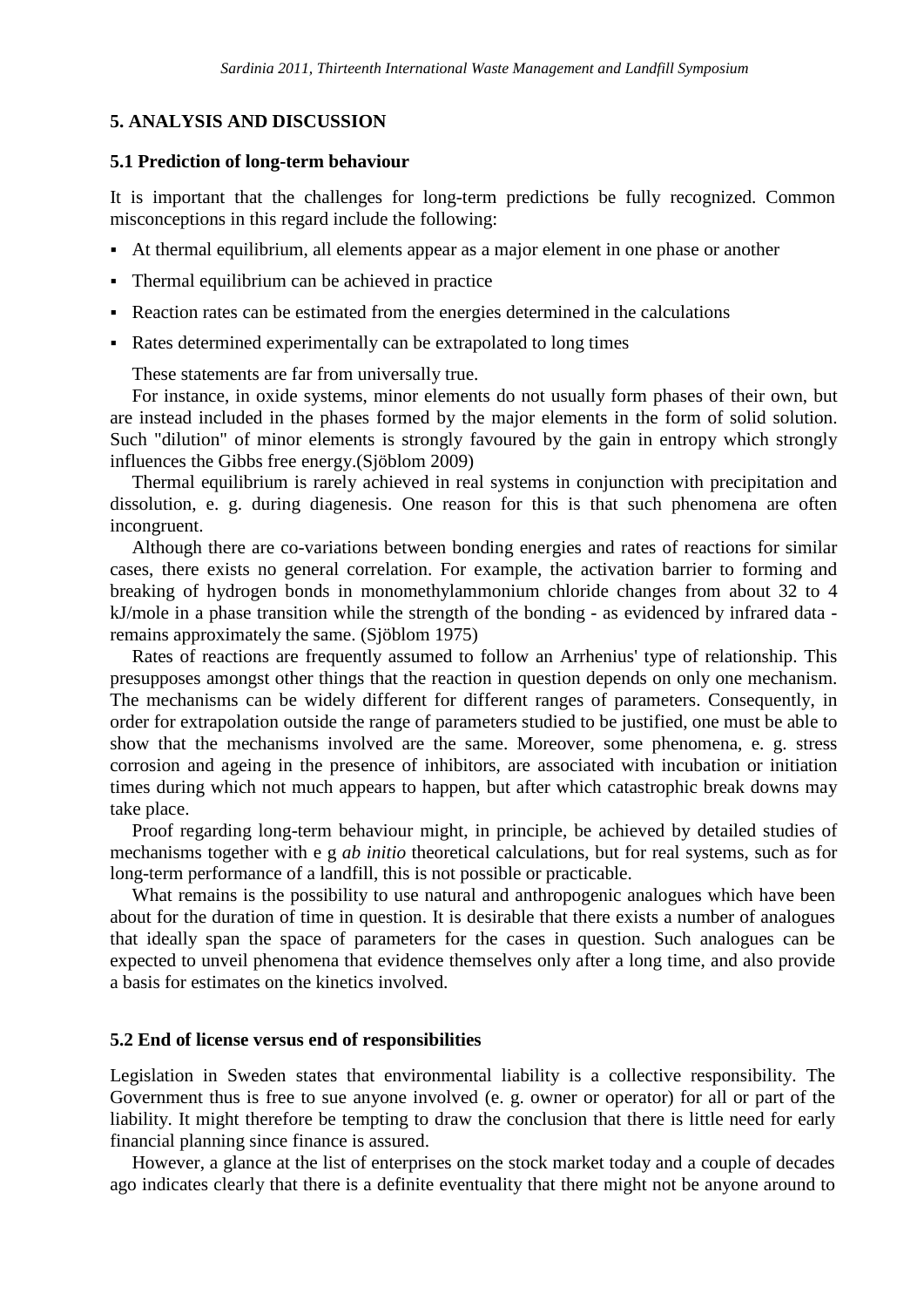sue (c. f. the financial collapse of Enron in the US). Moreover, and perhaps even more importantly, it is imperative that the planning for actions intended to take place perhaps decades in the future be carried out now (cf. above).

It should be observed, in this regard, that end of license is not the same as end of responsibilities. The former normally takes place as a result of a decision of the owners and operators, and sometimes as a result of Authority actions when the licensing conditions have not been met. End of responsibility may be decided by a Competent Authority when it has found that there exists no further obligations and that there is no environmental liability left.

#### **5.3 Annual reporting and other financial legislation**

The level of financial securities required for an operating license under the Swedish Environmental Code is typically determined using a relatively simple generic model, e. g. one developed on commission by the Swedish EPA (Carlsson 2004).

Ideally, this amount should be the same as the environmental liability included in the annual report in accordance with the Annual Reports Act (Annual Reports Act 1995). Large companies are obligated to follow the International Financial Reporting Standards and International Accounting Standards (IFRS/IAS) (IASB 2010) issued by the International Accounting Standards Board while small companies have to follow the general advice issued by Swedish Accounting Standards Board (in Swedish: Bokföringsnämnden, BFN). Both have strict requirements on how liabilities are to be calculated, at least in principle.

The international standard IFRS/IAS (IASB 2010) as well as an ASTM standard (ASTM 2007) provide relatively detailed instructions as to how the liability is to be evaluated. They presuppose and put forward that exact figures can and must be provided even for complex undertakings decades ahead in the future. In cases of uncertainty, the declaration should contain a risk analysis type of approach for cost estimation, including descriptions of scenarios together with assessments of their respective costs and relative probability.

Deviations in this regard are dealt with in the Swedish Penal Law which states that companies are obligated to present an "essentially correct financial situation" or the responsible persons may face up to six years in prison. See (Lindskog and Sjöblom 2009) for further detail.

The impression from (Carlsson 2004) is that many companies in Sweden who have liabilities do not declare them. It also appears that most of the companies who do declare their liabilities do so but using taxed assets. The reason for this is said to be (Carlsson 2004) fear to get in trouble with the tax authorities. Such a practice is, however, not in concordance with the tax legislation. The issue was dealt with the Swedish Government already in 1977 when it concluded in a proposition that money set aside to cover environmental liabilities should not generate taxation. (Lindskog and Sjöblom 2008, Söderberg 2005) The proposition became law during the subsequent year. Still today there is no taxation in our system for covering nuclear liabilities using segregated funds. Another, less flattering, explanation to the practice of setting aside taxed funds may be that it then has no negative influence on the bonuses paid to the managements.

#### **5. CONCLUSIONS**

The main conclusion are as follows.

- Awareness comes in trends. Actors in the area of landfilling need to foresee what may be reasonable bases for future trends.
- Long-term effects do not usually evidence themselves in the short-term, but have to be searched for in order to be found and identified sufficiently early.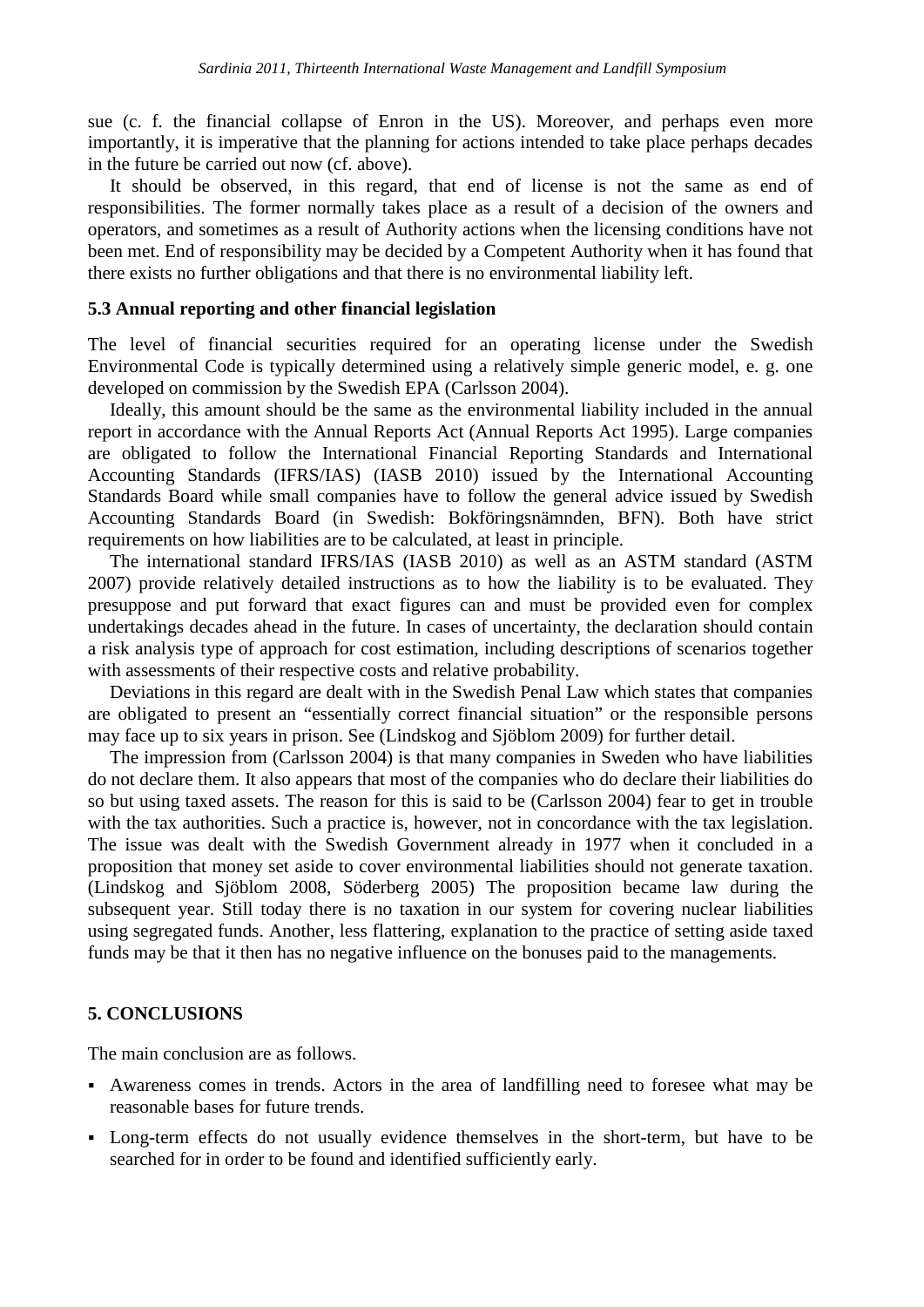- Timely action is essential, since "waste archaeology" and other unplanned remedial actions are usually much more costly than doing things right from the beginning.
- Identification of issues of interest and significance requires relatively detailed studies already at early stages.
- The fundamental difficulties of long-term predictions and the associated high value of comprehensive studies of anthropogenic and natural analogues should be fully realized.
- BAT may not be enough. There is also a requirement on sufficient knowledge.
- Lessons learned from completed projects in related areas (such as nuclear waste and decommissioning) can provide valuable input to the planning
- Frequently, the requirements on correct declaration of the financial situation are harsher than the technical ones with regard to detailed and early planning.
- In many cases, it should be the need for financial planning that determines the timing of the technical planning.
- Long-term environmental liabilities are debts that we owe to future generations. It is essential that such liabilities be correctly balanced against financial assets which can be used at the time when they are needed. Such assets do not represent any income and should consequently not be taxed.
- End of responsibilities takes place when all obligations have been fulfilled. It is entirely different from end of license.

## **ACKNOWLEDGEMENTS**

This paper is to a large extent based on work financed by Ångpanneföreningen's Foundation for Research and Development and the Swedish Radiation Safety Authority.

## **REFERENCES**

Annual Reports Act (1995). (In Swedish: Årsredovisningslag). SFS 1995:1554.

- Arrhenius S. (1919). Kemien och det moderna livet. Hugo Gebers Förlag, Stockholm. German translation: Die Chemie und das moderne Leben. Autoris. deutsche Ausgabe von B. Finkelstein. Lpz., Akadem. Vlgsanst., 1922. English translation: Chemistry in Modern Life. Translated from the Swedish and revised by Clifford Shattuck Leonard, New York, D. van Nostrand Co., 1925.
- ASTM (2007). Standard Guide for Disclosure of Environmental Liabilities. ASTM Standard E 2173 – 07, April 2007.
- Brundin H., Kihl, A., Lagerkvist A., Pusch R., Sjöblom R. and Tham G. (2001). Långtidsegenskaper hos tätskikt innehållande bentonit. (Long-term properties of seals containing bentonite. In Swedish). Avfall Sverige – Swedish Waste Management, RVF Rapport 01:12.
- Brännvall E. (2010). Accelerate ageing of refuse-derived-fuel (RDF) fly ashes. Licentiate thesis. Luleå University of Technology.
- Carlsson B. (2004). Ekonomisk säkerhet vid deponering. (Economic security for landfilling, in Swedish). Envipro Miljöteknik AB, on commission by the Swedish EPA.
- European Union (1999). Council Directive 1999/31/EC of 26 April 1999 on the landfill of waste.